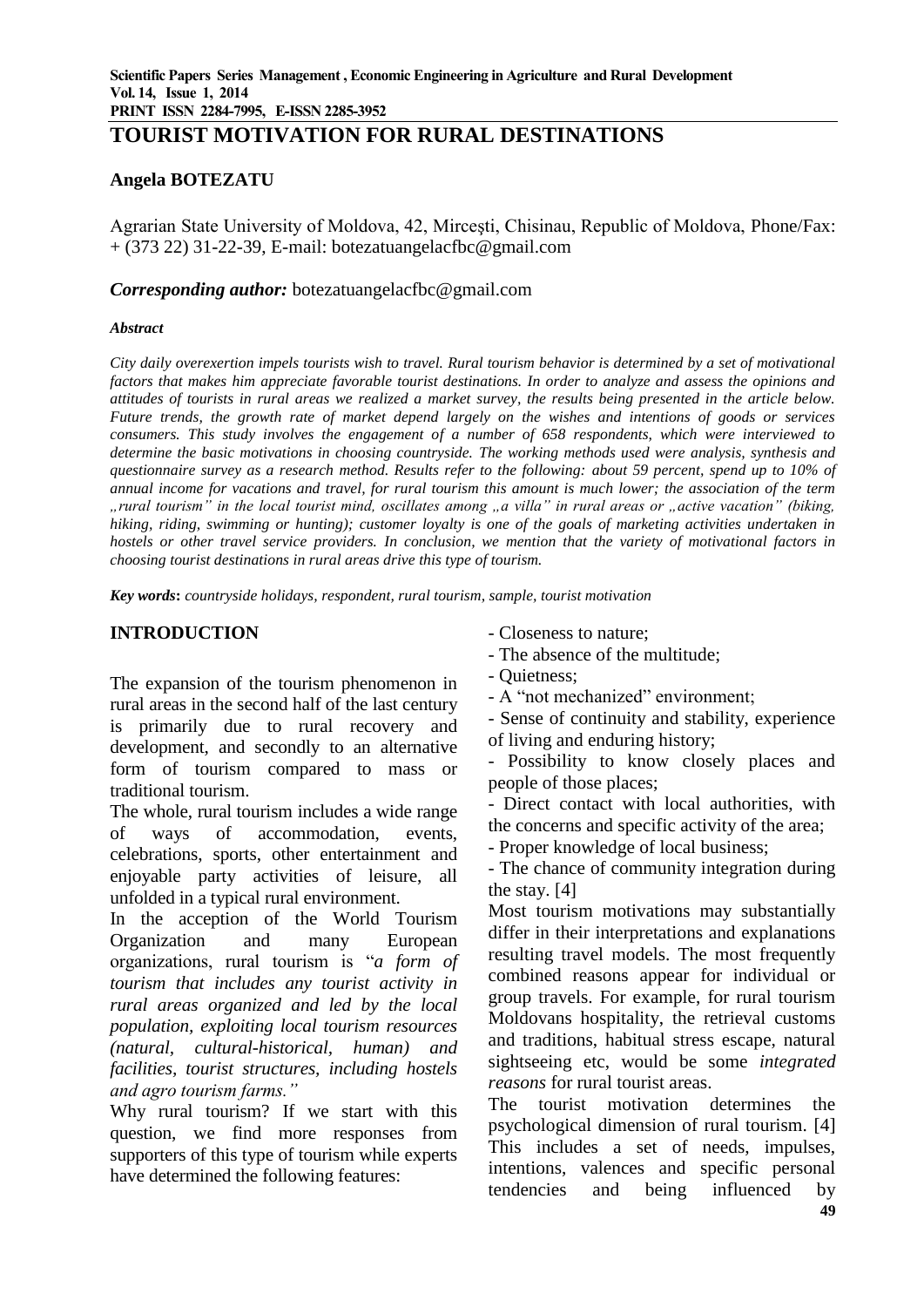**PRINT ISSN 2284-7995, E-ISSN 2285-3952** 

geographical environment factors, the attitudes towards it and towards himself, the consciously aim as a response to respond to these needs. [5]

The famous Jost Krippendorf's list (1987), considered one of the pioneers of sustainable tourism, in his book The Holiday Makers, are listed 20 reasons, which we'll present below: 1) the attraction of the landscape; 2) the quality of meal; 3) general atmosphere; 4) curiosities of the region; 5) the environment quality towards health; 6) rest and relaxation; 7) itinerary; 8) the accommodation conditions; 9) great price; 10) language problems; 11) sympathetic contact with the indigenous population; 12) cultural attractions, 13) state of the roads; 14) day or night entertainments; 15)arrival and reception; 16) local folklore; 17)the possibilities to practice sports activities; 18) travel planning and formalities; 19) shopping opportunities; 20)other hobbies/ interests or entertainments.

In order to determine attitudes and reviews of Moldovan tourists opposite to ..countryside holidays", towards defining the directions of development of this branch and the overriding motivation for this type of tourism, from March to June 2013, we have developed a study of the reasons for tourism in rural areas, the results of which will be presented below.

#### **MATERIALS AND METHODS**

We consider research as one exploratory study that will allow us to establish future research directions, some general conclusions and recommendations. [7]

The study was trained a number of 658 respondents of different ages. For its relevance we selected people with different occupations: skilled workers, business professionals, students, private entrepreneurs, teachers, we separately analysed the responses of a certain category - civil clerks whose sedentariness (office work), make them to choose trips out in the bosom of nature.

The largest share were the people aged from 21 to 30 years old. Their active rest is typical, although the age is one of essential criterion to create the tourist offer.

## **RESULTS AND DISCUSSIONS**

The escape to the countryside vacations and travel of Moldovans abroad have gained considerable intensity in the last years, however, the share of annual income for tourism is one as insignificant one upon the whole. Approximately 386 respondents or about 59 percent, spend up to 10% of annual income for vacations and travel, for rural tourism this amount is much lower, 23 percent grant to those services between 11-20% and only 2% of respondents spend more than 40 percent for holidays, vacations, recreation.

Reading the psychologist's opinion Claire Lucques (1962), who considers the tourism as *"unnecessary expense and distress, the result of the trend towards waste and ruination of material wealth to meet pleasure, that cannot restore the individuals emotional balance"*, then, the presented figures above may be justified, however, the escape in nature may remind to people how to really live.

Rural tourism as a phenomenon has appeared in our country recently, after 2000, therefore, we still cannot talk about creating a tourism product in rural area, as proposed offers have more seasonal, sporadic and disorganized feature. The association of the term "rural tourism" in the local tourist mind, oscillates among *"a villa*" in rural areas or *"active vacation"* (biking, hiking, riding, swimming or hunting). (Fig. 1)



Fig.1. The opinions of respondents across the association ..rural tourism" term with other notions

The consumer behaviour for specific products or services has to be often formed, in the way that consumers are suggested services and destinations they need. Of course, the "rest in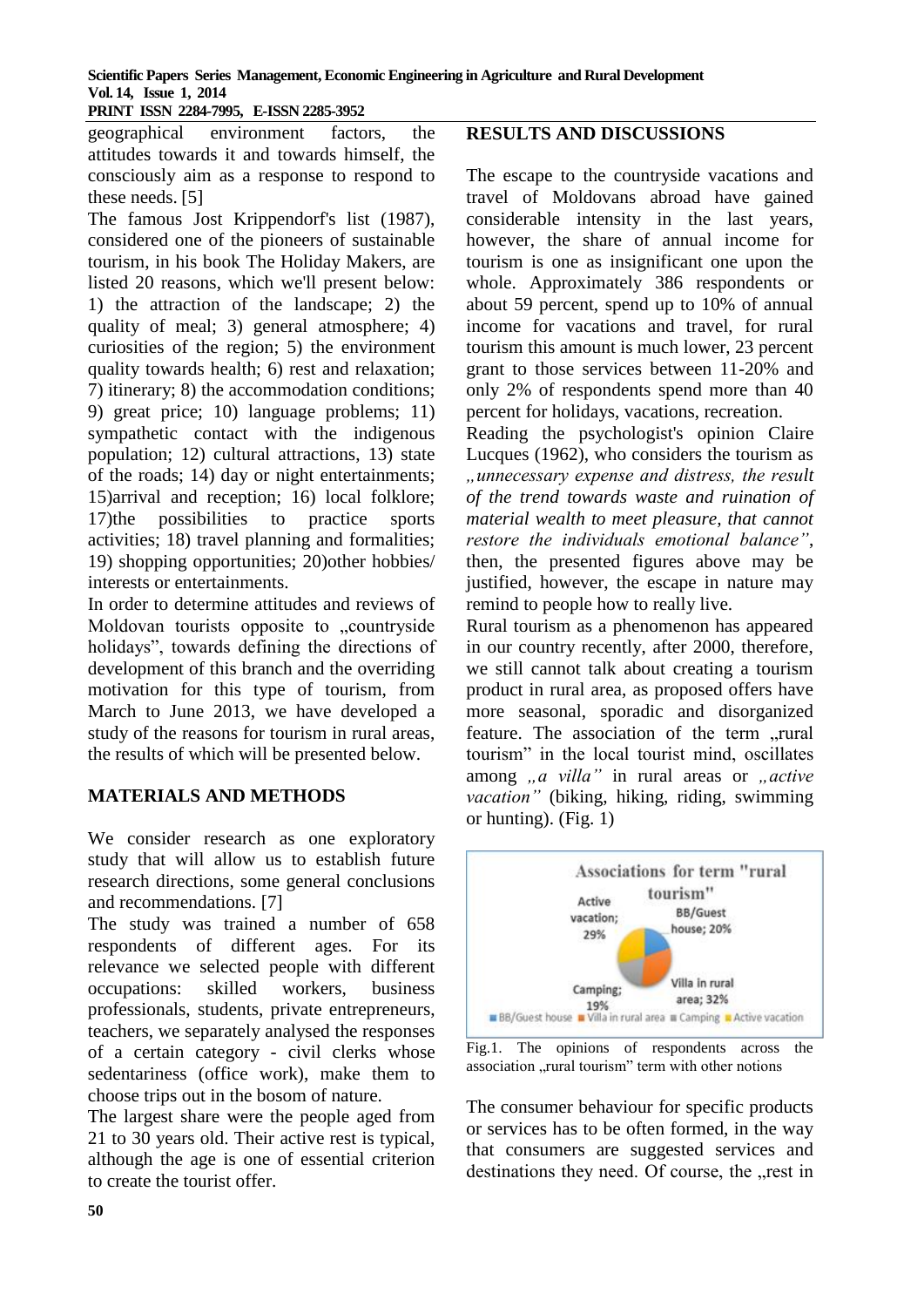#### **Scientific Papers Series Management , Economic Engineering in Agriculture and Rural Development Vol. 14, Issue 1, 2014 PRINT ISSN 2284-7995, E-ISSN 2285-3952**

the country" is hardly the townspeople passion, the rejection being "supplied" by the lack of professionalism and the small number of those skilled in management and organization of tourism activities in rural areas. In the framework of a study, performed in Romania, the respondents have noticed some gaps including: language problems, road conditions, possibilities of practicing sport's activities etc., which are typical for domestic tourism. The passion of tourists for holidays in the countryside has been scaled in perimeter "very passionated-not passionated", so 386 of the 658 respondents said they were *very keen and passionated* (59%) those *"indifferent"* representing 14 %.

As mentioned above the main reasons for rural tourism, played by specialists, thus the respondents were asked .. What motivates you *to choose the rural tourism?"* offering five possible answers. Their options were more focused on leisure, recreation and escape to nature, options justified by Graburn theoretical model based on "inversions" of travel.[2] It explains the tendency of tourists to seek temporary something else than usually. The concern is reflected in the increasing of the relaxation time, antithetical with working time.

# **Motivations in** choosing rural tourism destinations 15% Rest, Relaxion 29%

Fig.2. Motivations in choosing rural tourism destinations

The features of tourist product or of tourist package involve their communication to potential customers. Promotion as a specific form of communication, although, it seems relatively simple, requires special skills. Firstly, promotion must be of a permanent

spect, must address to potential and current clients, even more it concerns the objectives of informing nature on the natural and anthropogenic resources area, their recovery from a high level; attracting the target customers; improving the company image; creating a unique image; the harmonious development of local economic activity.

A content tourist will always share this opinions and impressions to others, so perhaps the main source of information for vacations in the countryside is the recommendation of friends or colleagues. More than half of respondents (54.7%) trust their recommendations. The list is followed by the Internet (32.9%) - considering that most of the respondents were office workers and students personal experience, travel agencies, promotional materials, trade and fairs, tourist information offices, having a relatively small share.

Customer loyalty is one of the goals of marketing activities undertaken in hostels or other travel service providers, but in order to prosper it must be imposed and maintained certain standards of quality, which unfortunately do not exist in the local tourism structures in rural areas. Some statistics and studies in the field, show that 67% of dissatisfied customers do not come back again to the site and 96% of those dissatisfied never make complaints on the spot. [6]

If referring to the tourist way of booking for holidays in the countryside, then the preferences of respondents were largely shared between *direct contact with landlord*,, and ,, without prior reservation", which shows the disorganized nature of this activity, the statistical data being missing or incomplete.

Table 1. Distribution of tourists' preferences for booking holidays in the countryside

| <b>Choice variants</b>           |       | Number of<br>responses | Share, % |
|----------------------------------|-------|------------------------|----------|
| Direct contact<br>landlord/owner | with  | 244                    | 37       |
| By travel agency                 |       | 155                    | 23       |
| Online booking                   |       | 65                     | 9        |
| Without<br>reservation           | prior | 200                    | 31       |
| Total                            |       |                        |          |